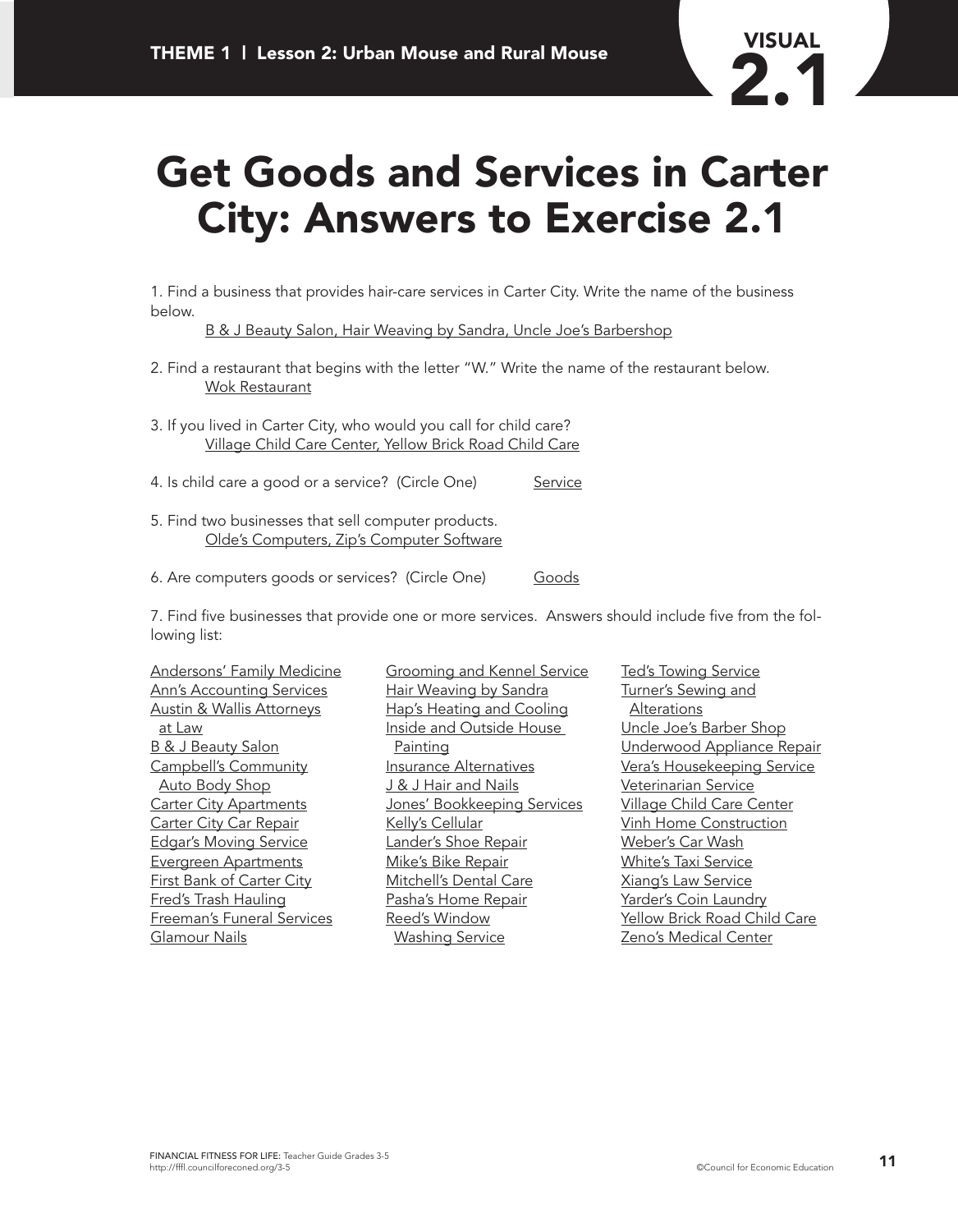# **VISUAL**

8. List five businesses in Carter City that provide goods. Each business must begin with a different letter. Answers should include five from the following list:

Amanda's Fashions Bar-B-Que and More Bob's Burger Barn Brian's New and Used Books Denise's Eat Right Diner Ed's Resale Shop Flowers By Latrisse Garcia's Bakery Gold and Silver for You Hank's Used Furniture

Harter's Bakery Ida's Ice Cream and Desserts Jasmine's Jewelry José's Deli Kelly's Cellular Midtown Market Mom's Diner Ned's Steak House Neighborhood Grocery Olde's Computers

Pedro's Pizza & Pasta Que Huong's Grocery Quick Stop & Go Mart Rosario's Imported Foods Sonter's Shoe Store **Super Hardware** Tina's Used Appliances Vinh Home Construction Wok Restaurant Zip's Computer Software

9. In Carter City, where could you have your dog bathed and trimmed? Grooming and Kennel Service

10. In Carter City, where could you buy groceries?

Midtown Market Neighborhood Grocery Que Huong's Grocery Quick Stop & Go Mart Rosario's Imported Foods

11. If you could work at a business in Carter City, which one would you choose? Explain your choice.

12. List at least four goods or services that you think the citizens of Carter City might want that are not being provided now in Carter City.

Likely answers include such things as toys, dry cleaning, video arcade, more clothing, movies to rent, movies at a theater, sports equipment, etc.

13. Choose two goods and services from those you listed for number 12 and write them here.

14. Make up names for several businesses that would sell these products; list the names below in alphabetical order.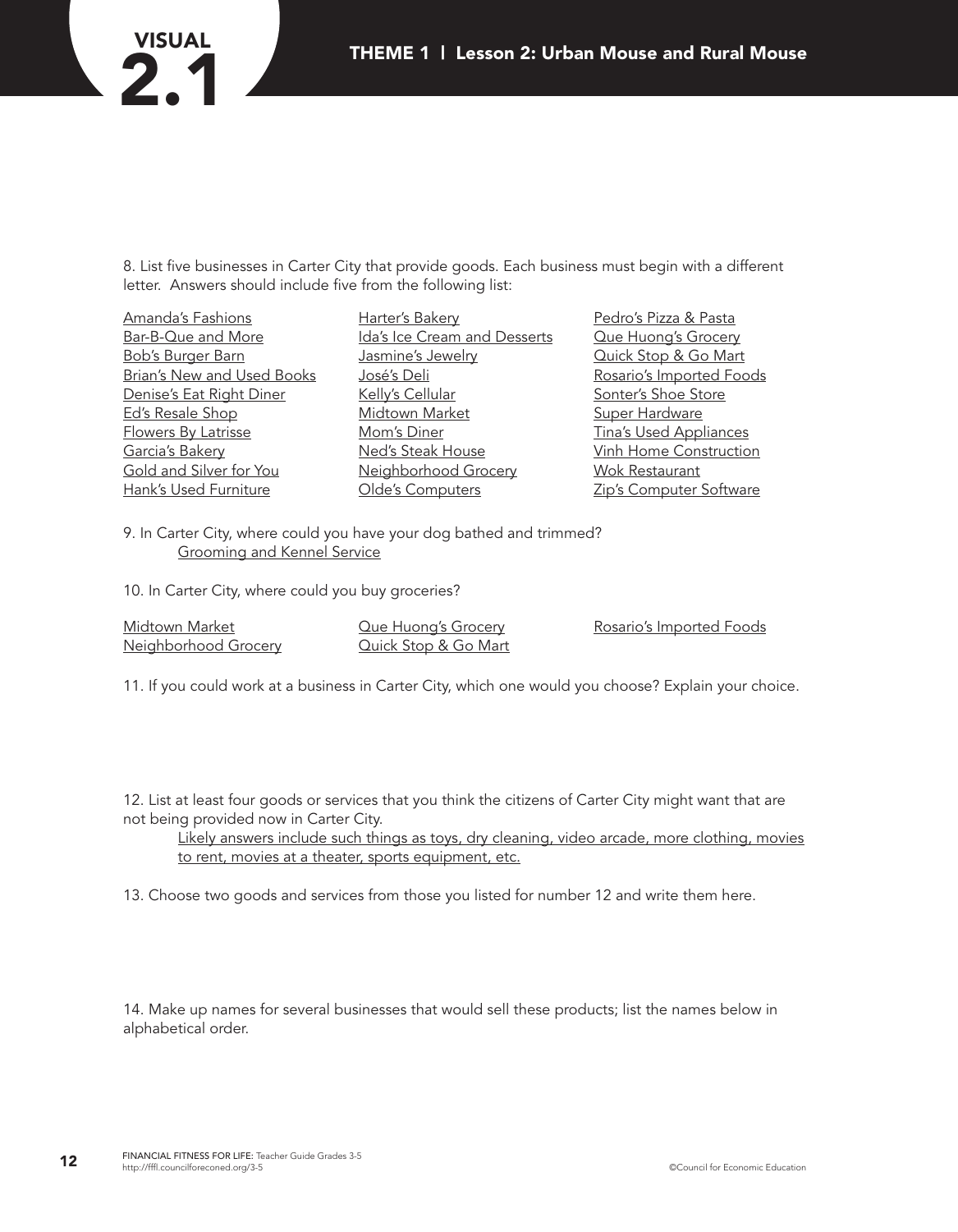## **Entrepreneurs Want to Earn a Profit: Answers to Exercise 2.4**

**Name:**\_\_\_\_\_\_\_\_\_\_\_\_\_\_\_\_\_\_\_\_\_\_\_\_\_\_\_\_\_\_\_\_\_\_\_\_\_\_\_\_\_\_\_\_\_\_\_\_\_\_\_\_\_\_\_\_\_\_\_\_\_\_\_\_\_\_\_\_\_\_\_\_\_\_\_

**Directions:** Read through each question and solve the problem. Show your work.

1. Martin said that Jackie's fruit and vegetable stand was very profitable. Profit is the income entrepreneurs earn from their business after paying all costs of production. Help Jackie determine if she earned any profit last month. To determine Jackie's profit, we must subtract her costs of production from her sales revenue. If we write that out as a mathematical sentence, it would look like this.

Profit = Sales Revenue – Costs of Production

Use the following numbers for Jackie's revenue and costs of production to determine her profit last month. Solve the problem below. Show your work.

| Jackie's sales revenue last month | \$200.00                             |
|-----------------------------------|--------------------------------------|
| Costs of production               |                                      |
| Fertilizer                        | \$20.00                              |
| Payment for tools                 | \$50.00                              |
| Water bill                        | \$30.00                              |
| Wages for Millie Mouse            | \$15.00                              |
| Value of Jackie's work            | \$20.00                              |
| Total costs last month            | $$135 ($20 + $50 + $30 + $15 + $20)$ |
| Profit                            | $$65 ($200 - $135)$                  |